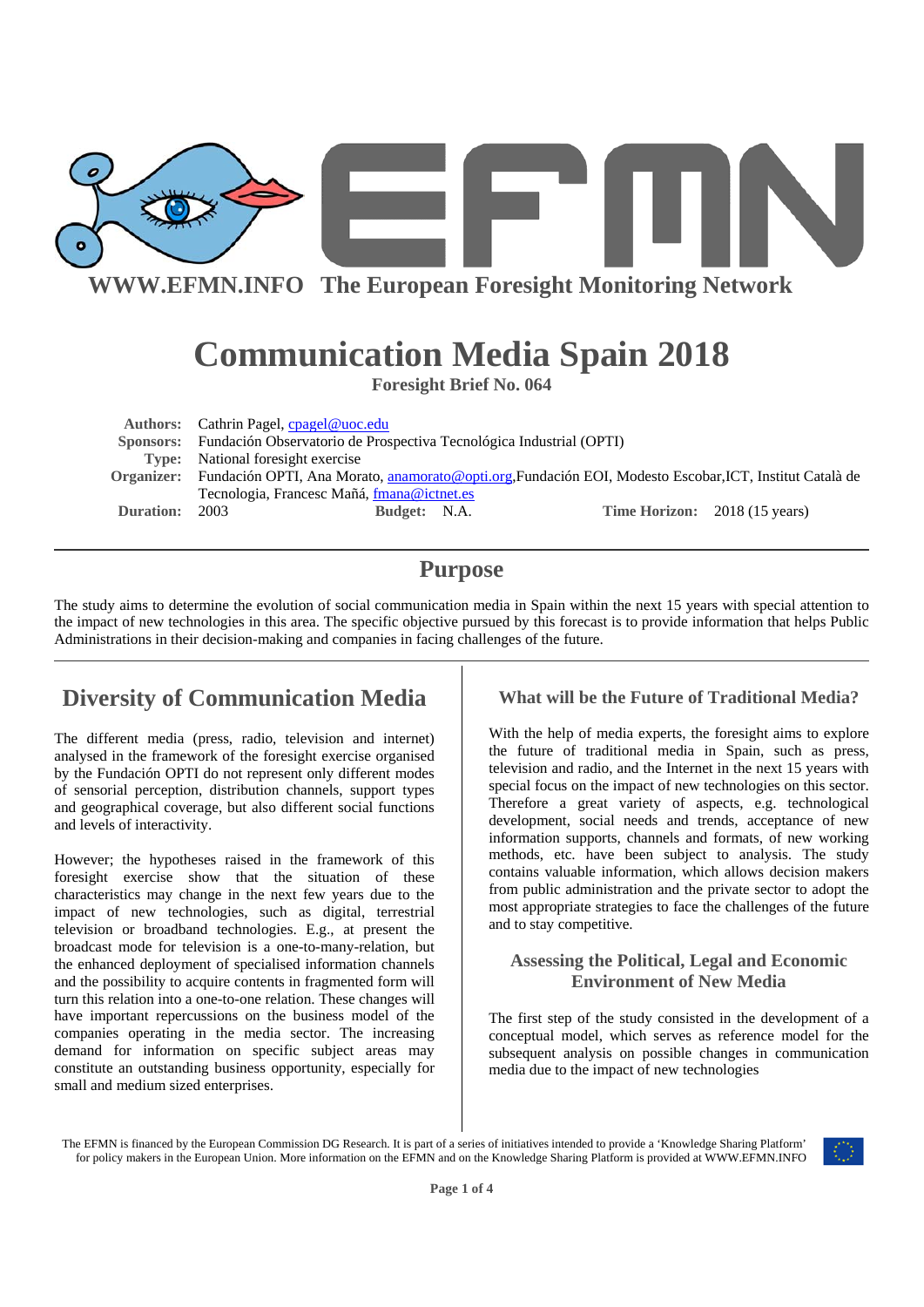#### **Communication Media Spain 2018: Foresight Brief No. 064**



POLITICAL, LEGAL AND ECONOMIC ENVIRONMENT

As shown in the preceding figure, the conceptual model includes three main blocks, in addition to a forth block considering all those environmental influence factors not directly related to the media sector, but decisive for its future.

- Transformation of media
- Distribution channels/value chain
- Audiences/users
- Environmental conditions

Once the conceptual model was defined, a survey to validate a list of 41 hypotheses concerning the future of communication media, classified in four blocks, was dispatched to a large sample of experts and professionals of the communication sector. For each hypothesis, the respondents had to indicate the expected time frame: 2003-2006, 2007-2010, 2011-2015, after 2015, never. The following nine steps made up the operative process of this fieldwork

- 1. Creation of a panel of experts
- 2. Definition of hypothesis on the future of communication media
- 3. Definition of a Delphi survey
- 4. Dispatch of the survey  $(1<sup>st</sup>$  round)
- 5. Processing of partial data
- 6. Dispatch of the survey  $(2<sup>nd</sup>$  round)
- 7. Results of the survey (quantitative)
- 8. Discussion with panel of experts
- 9. Composition of the final report

Nine recognised professionals made up the panel of experts from the communication sector.

#### **Transformation of Media**

This first block of the conceptual model deals with the transformation of the four media analysed (press, television, radio and Internet) due to the impact of new technologies. It focuses especially on the following aspects:

**Market and economic area** - The tendency of merging media in big groups of multimedia communication will even be increased in order to reach the dimension required to be competitive in the market. In order to process information in different formats destined for different media, these new groups need to develop a strong **multimedia capacity**.

However their continuity in the market depends primarily on a successful **branding strategy**. Different product brands, which can be used across multiple platforms, will be created.

Advertising continues to be the main income source and will be oriented to the promotion of the **values attributed to the different brands**, what strengthens even more the power of brands. Nevertheless, the media groups are expected to diversify their income sources, e.g. by offering new services or through direct commercial transactions.

**Programming and content area** - The new communication media are based on a one-to-one concept (we can select what we are interested in) instead of the present one-to-many relation (take what we are offered). This new consumption model changes the focus of the prevailing supply-driven towards a smoother approach driven by demand.

**Technological area -** The **immediate availability of fresh information** will be appreciated more than analysis and journalistic investigation. The Internet with the deep transformation it has experienced to process and disseminate information is the best example for this immediateness.

Furthermore, for the period from 2007 to 2010, the implementation of a new generation of communication media accessible via broadband and via **permanent connections** is expected.

**Social and organisational area -** To keep up with new methods of editing and processing information, journalists and other professionals of the information sector must receive continuous training in multimedia technologies. This is necessary to increase the productivity, reduce costs and improve the competitiveness of the communication groups.

Furthermore use of new information and communication technologies will promote flatter organisation structures and hierarchies, which are necessary to increase the efficiency and the before-mentioned immediateness.

#### **Distribution Channels and Organisation of the Value Chain**

The second part of the conceptual model analyses the wide variety of supports and access devices offered by the existing distribution and dissemination channels for the different types of communication media. The emphasis of this analysis lies on the following aspects:

Role and dynamics of the agents in the value chain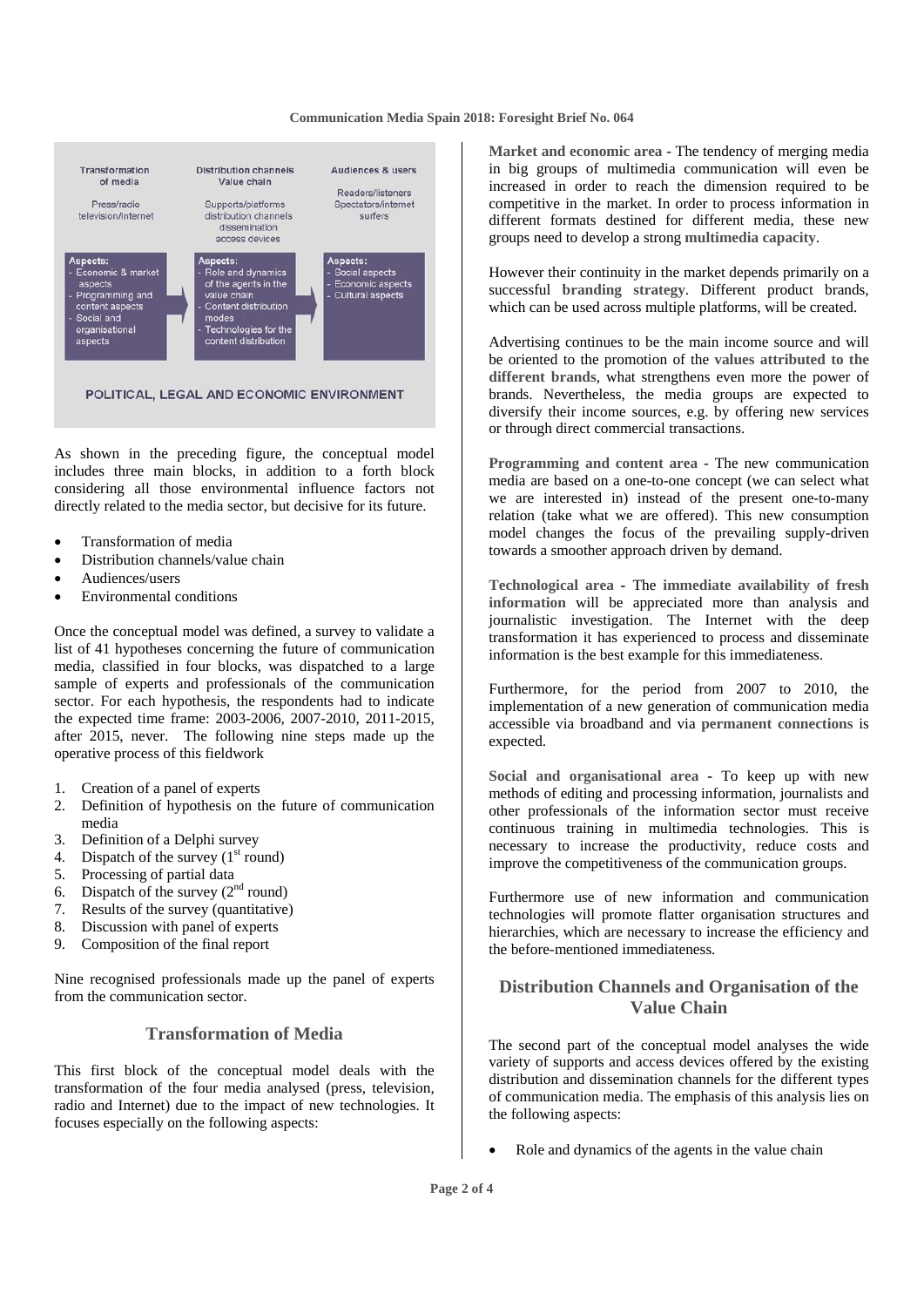- Content distribution modes
- Technologies for content distribution

**Role and dynamics of the agents in the value chain:** The content creation industry provided with distribution rights will constitute an important economic sector in the future. Already at present a convergence process between content creation companies and distribution networks can be observed. These mergers are aimed to generate added value for the companies themselves and their customers. The big press agencies will persist, although they will have to share the market with more specialised alternative information sources.

In the future the different types of media will coexist. However they will be used not only depending on the values they bring to users, but also depending on the daytime.

- Early in the morning Radio
- Morning Press
- Morning and Afternoon Internet
- Evening and night TV and Internet

Concerning the question if traditional newspapers will lose customers to digital press, the opinion of the experts is divided. Nevertheless they agree that the role of traditional press is changing, since it is used more and more often for opinion creation or entertainment and not as much as information support.

**Content distribution modes.** In the medium run, customers will have the possibility to purchase contents in fragmented form, what may open new business opportunity for small and medium enterprises specialised in very specific areas.

Digital terrestrial television will be enhanced by a growth in the supply of new contents and a larger number of free channels, while the knowledge of user preferences allows a customised content distribution targeted to specific audiences.

Furthermore advertising channels specialised in different subject areas or products may appear. Ads will be much more creative than at present and intend to create certain complicity with potential customers.

**Technologies for content distribution:** In the future a wide variety of technologies and supports for content distribution will coexist, although at the moment there are several obstacles, such as the allocation of frequencies and channels or the substitution of existing infrastructures and devices, which slow down the massive implementation of digital terrestrial television. Therefore a massive use of this technology is not expected before the end of this decade.

The deployment of broadband technologies in Spain has been a quite inefficient process, since technologies that could be installed quickly and at a low cost, such as ADSL, were preferred. In contrast, technologies with a much better performance and capacity, such as cable, were neglected.

In order to encourage rural development, public administration has to foster the deployment of broadband infrastructure in those regions with a low population density. The installation of wireless technologies is a good way to reduce installation delays in these regions.

In the short or medium run most households will own a single terminal provided with broadband access, which can be used as both, as TV and as computer.

#### **Users as Readers, Spectators, and Internet Surfers**

The third block is concerned with the audiences and users of the different media types: readers, spectators and Internet surfers.

Traditional newspapers hardly attract new customers among coming generations. General press is especially affected by this phenomenon, whereas specialised press maintains its sales, since new generations demand **more specialised media** that deal with their specific interests.

The audience will be subject to a continuing process of **globalisation and stratification**; i.e. the audiences of certain programmes have the same tastes and interests, wherever they live in the world. Therefore new media will offer programmes reaching out to specific publics and globalised, cultural elites. Knowing the profile of these audiences is a key factor for a programming and advertising successfully.

However, there are still many cultural and social barriers slowing down the deployment of direct commercial actions operated by new media like electronic commerce via digital terrestrial television (T-Commerce).

#### **Environmental Conditions**

The conceptual model is completed by an additional analysis of the political, legal and economic factors that may influence or directly affect the future development of communication media.

Legislative developments are far behind technological progress and social requirements. Especially the regulation of copyright demands the intervention of the legislator.

Regarding the formation of opinion it is assumed that the present situation will not change significantly, i.e. media keep on being the main transmission channel for the interests of different lobbies.